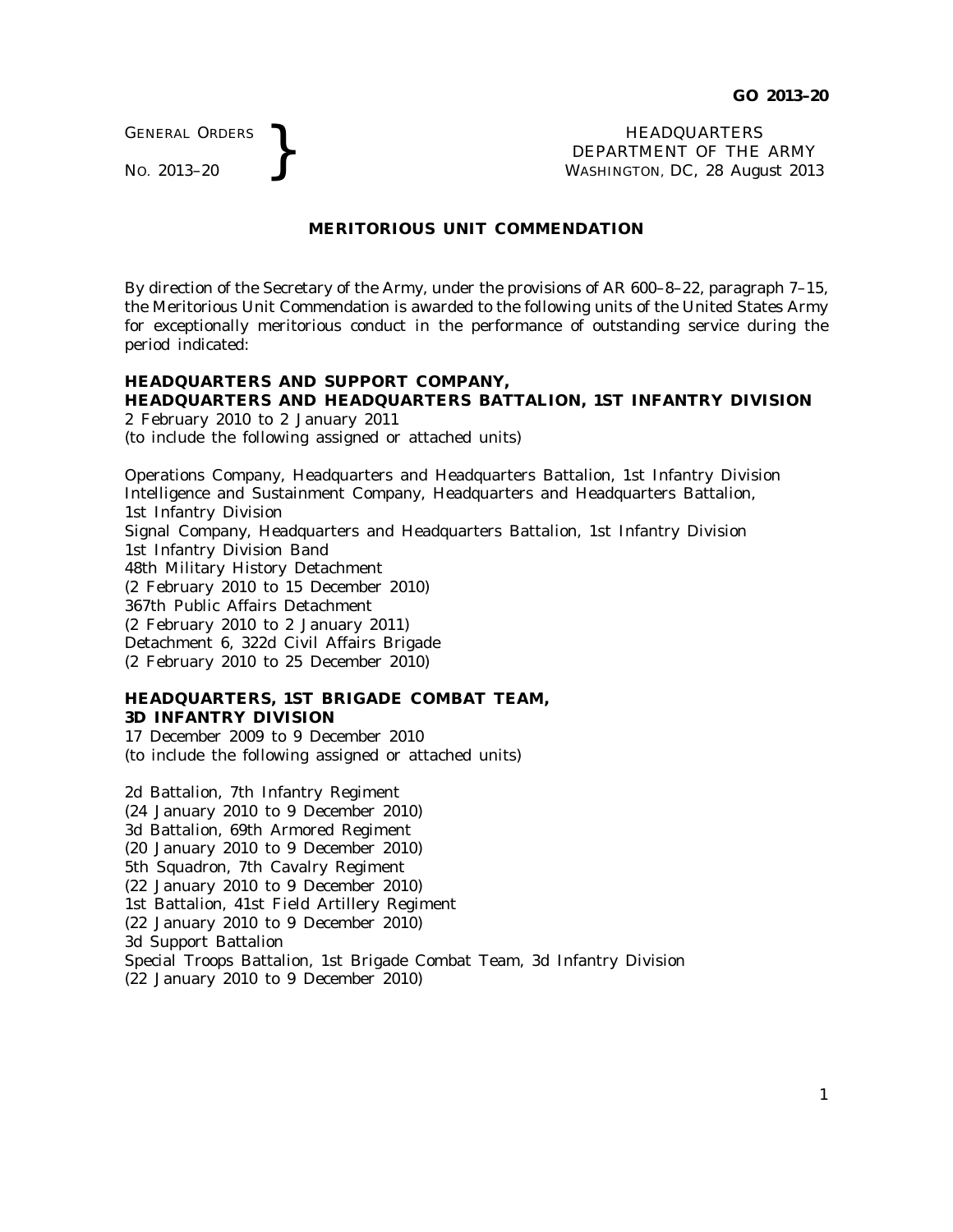# **HEADQUARTERS, 3D BRIGADE COMBAT TEAM, 3D INFANTRY DIVISION**

2 October 2009 to 4 October 2010

# **HEADQUARTERS AND HEADQUARTERS COMPANY, SPECIAL TROOPS BATTALION, 4TH BRIGADE COMBAT TEAM, 4TH INFANTRY DIVISION**

28 May 2009 to 20 May 2010

(to include the following assigned or attached units

Company A, Special Troops Battalion, 4th Brigade Combat Team, 4th Infantry Division Company B, Special Troops Battalion, 4th Brigade Combat Team, 4th Infantry Division Company C, Special Troops Battalion, 4th Brigade Combat Team, 4th Infantry Division

## **HEADQUARTERS AND HEADQUARTERS COMPANY, SPECIAL TROOPS BATTALION, 48TH INFANTRY BRIGADE COMBAT TEAM**

22 June 2009 to 10 April 2010 (to include the following assigned or attached units)

Company A, Special Troops Battalion, 48th Infantry Brigade Combat Team Company B, Special Troops Battalion, 48th Infantry Brigade Combat Team Company C, Special Troops Battalion, 48th Infantry Brigade Combat Team

# **HEADQUARTERS AND HEADQUARTERS COMPANY, 7TH ENGINEER BATTALION**

12 June 2009 to 21 May 2010 (to include the following assigned or attached units)

Support Company, 7th Engineer Battalion (12 June 2009 to 21 May 2010) 642d Engineer Company (12 June 2009 to 21 May 2010) 375th Engineer Company (12 June 2009 to 1 April 2010)

#### **HEADQUARTERS AND HEADQUARTERS COMPANY, 515TH SUPPORT BATTALION** 25 August 2009 to 20 April 2010

**HEADQUARTERS AND HEADQUARTERS COMPANY, 548TH SUPPORT BATTALION** 18 March 2008 to 3 May 2009

### **HEADQUARTERS AND HEADQUARTERS DETACHMENT, 759TH MILITARY POLICE BATTALION**

12 May 2009 to 12 May 2010 (to include the following assigned or attached unit)

554th Military Police Company (31 May 2009 to 12 May 2010)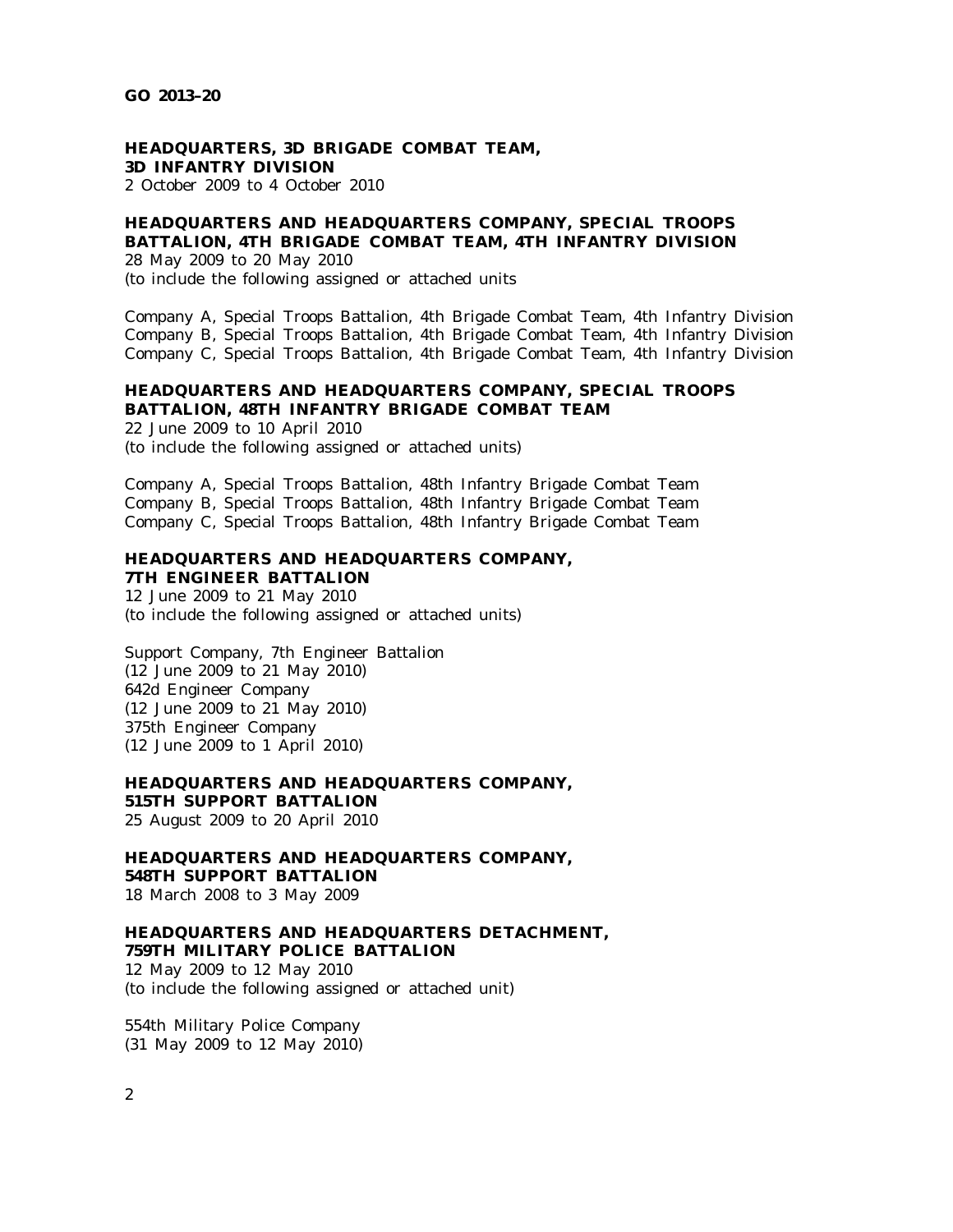### **HEADQUARTERS AND HEADQUARTERS COMPANY, 1ST BATTALION, 116TH INFANTRY REGIMENT**

1 March 2010 to 31 August 2010 (to include the following assigned or attached units)

Company A, 1st Battalion, 116th Infantry Regiment Company B, 1st Battalion, 116th Infantry Regiment Company C, 1st Battalion, 116th Infantry Regiment

#### **HEADQUARTERS AND HEADQUARTERS COMPANY, 1ST BATTALION, 503D INFANTRY REGIMENT**

9 December 2009 to 14 November 2010 (to include the following assigned or attached units)

Company A, 1st Battalion, 503d Infantry Regiment Company B, 1st Battalion, 503d Infantry Regiment Company C, 1st Battalion, 503d Infantry Regiment Company D, 1st Battalion, 503d Infantry Regiment Company E, 173d Support Battalion

### **512TH QUARTERMASTER COMPANY**

7 May 2010 to 12 April 2011

#### **787TH MEDICAL DETACHMENT**

20 March 2003 to 13 February 2004

**AGRICULTURAL DEVELOPMENT TEAM (PROVISIONAL), KANSAS ARMY NATIONAL GUARD**

3 February 2010 to 3 January 2011

#### **14TH COMBAT SUPPORT HOSPITAL**

9 July 2009 to 22 June 2010

## **HEADQUARTERS AND HEADQUARTERS DETACHMENT, 21ST COMBAT SUPPORT HOSPITAL**

10 January 2010 to 30 December 2010 (to include the following assigned or attached units)

Hospital Company A, 10th Combat Support Hospital Hospital Company B, 10th Combat Support Hospital 85th Medical Detachment (28 March 2010 to 30 December 2010) 932d Medical Detachment (10 January 2010 to 19 August 2010)

[AHRC–PDP–A]